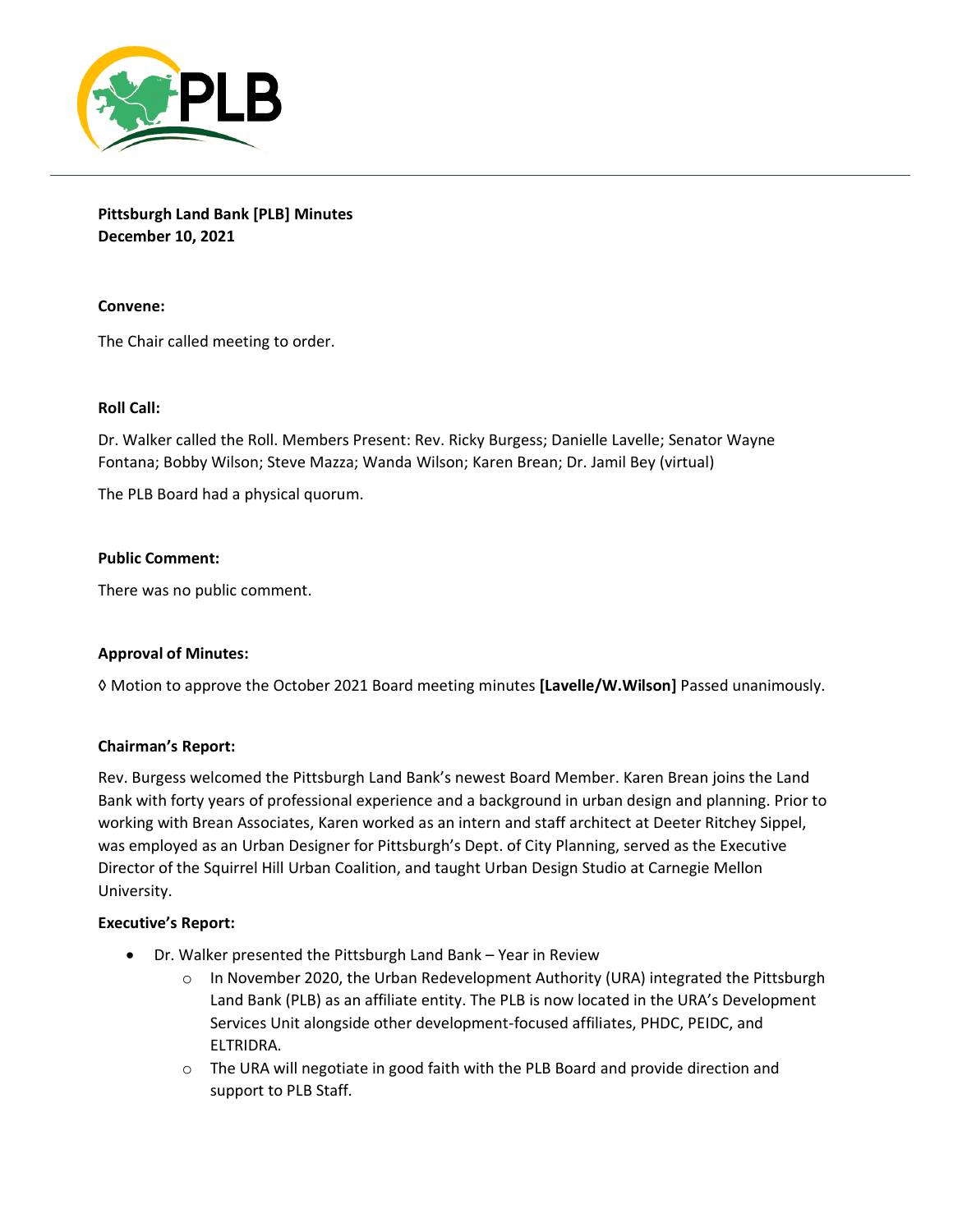- o The PLB Manager, Greg Miller, was hired as a full-time staff member for the Land Bank in April 2021.
- o The PLB has executed the GRB Law Contract, the PWSA & PLB MoU, and, upon board approval, will execute a URA & PLB MoU to allow for a seamless transfer of property.
- o PLB's first property disposition is expected to close in January 2022.
- $\circ$  Dr. Walker will be reaching out to the Board to finalize ARPA budget allocations for the land bank in early 2022.

◊ Authorization to enter a Memorandum of Understanding between the URA & PLB **[Lavelle/B.Wilson]**  Passed unanimously.

- Legal & Transactions Analyst Matt Sanders presented the authorization to enter a Memorandum of Understanding between the PLB & URA
	- $\circ$  The Tri-Party Cooperation Agreement only articulates a process for transferring properties from the PLB to the URA/City but fails to provide for how properties would be transferred from the URA/City to the PLB.
	- $\circ$  Given the PLB's ability to quickly and efficiently convey land to end users, it is vital to execute this MoU. This MoU will eventually be incorporated into the amended Tri-Party Cooperation Agreement.
	- $\circ$  Matt Sanders explained that this MoU allows the PLB to move property without the additional steps that the URA adheres to (i.e., site plans, zoning, construction, etc..).
	- $\circ$  Rev. Burgess summarized this explanation for the Board and made it clear that the Land Bank should not have to go through the same requirements as the URA for the disposition of certain properties.
	- $\circ$  Councilman Wilson clarified that transfers between the City and the Land Bank are not formally recognized. Matt Sanders confirmed this saying that property transfers of this kind will become an amendment to the Tri-Party Cooperation Agreement.
	- $\circ$  Dr. Walker reiterated that the necessary structural and legal changes are being made to allow the Land Bank to be a mechanism for property transfer instead of a landowner.

◊ Motion to approve the GRB Law Contract **[Sen. Fontana/W.Wilson]** Passed unanimously.

- Legal & Transactions Analyst Matt Sanders elaborated on the PLB/URA/City GRB Law Contract
	- $\circ$  The City of Pittsburgh owns property being held in the Pittsburgh Property Reserve (PPR) for transfer to local community groups. The PPR's purpose is to quiet the title to these community assets and return them to productive reuse.
	- $\circ$  The PLB wishes to support the City in quieting the titles to remaining properties in the PPR. By providing extra in-kind support, the titles will be cleared faster and transferred quicker to community groups, limiting further deterioration.
	- o GRB Law has been engaged by the PLB to provide legal services directly to the City as part of a Donation Agreement between the City, PLB, and GRB Law.
	- $\circ$  Councilman Wilson questioned why the contract did not include all City-owned properties and how this agreement can be expanded? Dr. Walker clarified that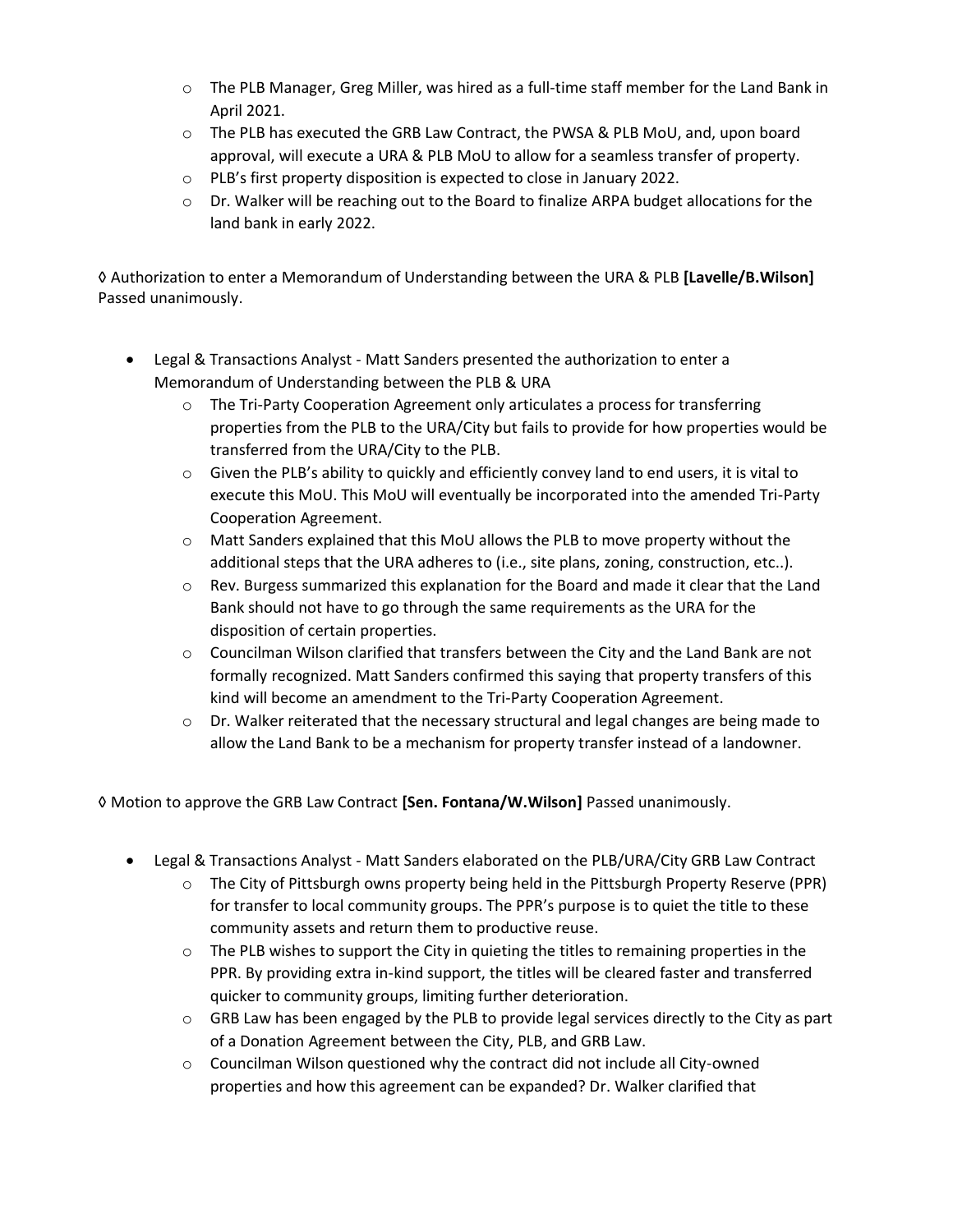community groups have been waiting for the properties included in the agreement, this would give the PLB a timeline for how quickly properties like these can move into the hands of community groups. Rev. Burgess agreed that this is a small sample of properties to pilot the PLB title quieting processes.

- o Director Lavelle and Director Wilson agreed that the PLB cannot take on all City-owned properties, and Matt Sanders made clear that the agreement is flexible and can be amended to include additional properties.
- $\circ$  Councilman Wilson worries that certain community groups may be left behind. Dr. Walker agreed, saying that the Pittsburgh Property Reserve 2.0 will address the sins left behind by the current PPR.
- $\circ$  The PLB Board will address the concerns of its Board Members in a strategic planning session slated for early 2022.
- PLB Coordinator Emily Kauchak spoke about the Community Clean-Up
	- $\circ$  The Pittsburgh Land Bank co-sponsored a community clean up in Homewood. The event focused on repair work and gardening along a parcel of land maintained by Grounded Strategies.
	- $\circ$  The PLB is seeking to build strong partnerships with community stakeholders that maintain and steward vacant and abandoned property throughout the City. In addition to aiding with the maintenance, the Land Bank also purchased beverages for volunteers provided by two locally owned businesses, Everyday Café and Dana's Bakery.

# **Finance Report:**

- URA's Director of Finance Joe Karlovits reviewed the November 2021 Expenditures
	- $\circ$  The Board was presented with three separate reports including the November Expenditures, the YTD Net Result, and the Fund Balance Report.
	- $\circ$  Director Wilson would like to see more of a traditional budget vs. actual with staff expenses included. She reiterated that the Board of Directors cannot do the work expected of them without quality reports from PLB/URA Staff. Joe Karlovits assured her that PLB will receive high quality services from the URA or another outside entity.
	- $\circ$  Dr. Walker made it clear that the PLB would not overpay for these services but select the organization that best meets the expectations of the PLB Board.

# **Legislative Updates:**

Senator Fontana discussed the following:

- Municipal Claims Tax Lien Law (MCTTL)
	- o SB 811 is stalled in committee until movement expected in January 2022
	- $\circ$  HB 610 which grants the PLB protection regarding environmental liabilities -- has gone through committee and is waiting for movement
	- $\circ$  Sen. Fontana believes strongly that these are bi-partisan issues, and hopes that they will both become effective